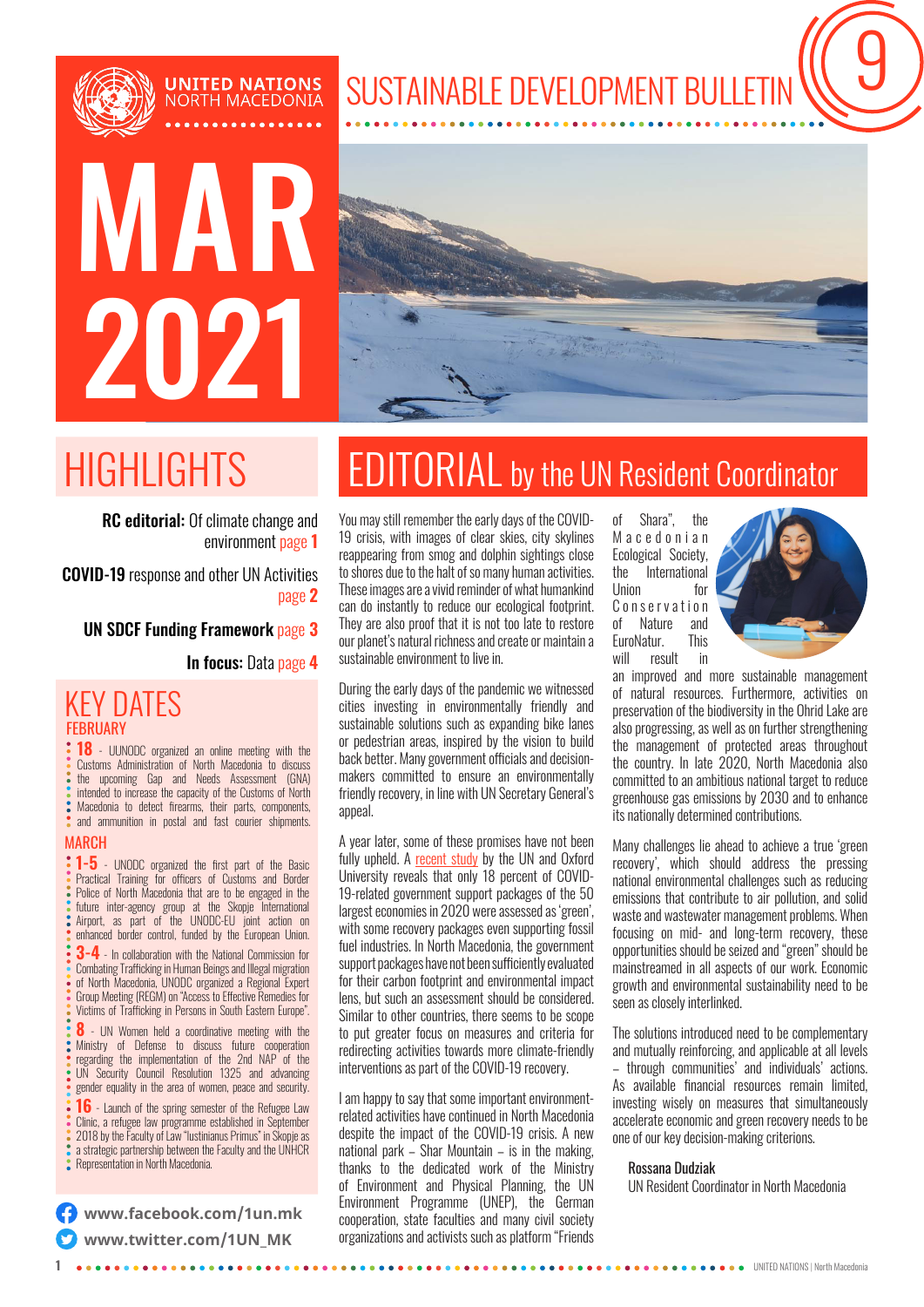## COVID-19 RESPONSE AND OTHER ACTIVITIES

UN entities continue to support COVID-19 response in the country with specific and detailed analysis focused on issues within their respective fields of expertise.

International Labour Organisation (ILO) supported the 2nd round on enterprise survey ["Evolving](https://socijalendijalog.mk/wp-content/uploads/2021/03/Covid-19_report-second_edition_EN.pdf) [challenges and expectations facing Macedonian](https://socijalendijalog.mk/wp-content/uploads/2021/03/Covid-19_report-second_edition_EN.pdf) [enterprises during the COVID-19 pandemic"](https://socijalendijalog.mk/wp-content/uploads/2021/03/Covid-19_report-second_edition_EN.pdf). The vast majority of enterprises (83%) resumed their operations in the fourth quarter of 2020; most (86 %) recorded a decline in revenues due to COVID-19 compared 2019 and a significant share (64 %) used their own reserves to make up for inconsistent or insufficient cash flow. Similar as in April-May 2020, only a small proportion of enterprises (12 %) resorted to dismissing workers despite the massive economic challenges brought by the pandemic. To build business resilience, over half of the enterprises (52%) offered new products and services or modified the existing, and implemented teleworking, an option rarely used prior to the pandemic (9%). Larger share of enterprises (61%) expressed relative dissatisfaction with the adequacy of anti-crisis measures, while 47% thought that the Government addressed key business demands in the fourth package of economic support measures.

On 23 March, World Health Organization (WHO) presented the results of a joint WHO-Ministry of Health project "Support for public health and emergency care during the second wave of COVID-19 in North Macedonia", funded by the UK. The shortterm project rolled out quick and evidence-based interventions to support the recently repurposed workforce in providing safe and quality COVID-19 care by developing and conducting accelerated special training to health workers on various aspects of infection control and prevention in health care settings, COVID-19 care and mental health.

UN High Commissioner for Refugees (UNHCR) [donated IT equipment, PPE and bedding t](https://www.facebook.com/UNHCRSkopje1/photos/a.330507380360679/3675737555837628/?type=3&theater)o the General Hospital in Gevgelija and to the local Centre for Social Work. Both institutions have continuously offered services to refugees, asylum-seekers and migrants in the south of the country, including during the COVID-19 pandemic.

## **THER ACTIVITIES**

United Nations Office on Drugs and Crime (UNODC) launched a [joint European Union \(EU\)-UNODCU](https://www.unodc.org/southeasterneurope/en/border-control-action-resources.html) [action](https://www.unodc.org/southeasterneurope/en/border-control-action-resources.html) on promoting rule of law and good governance through targeted border control measures at ports and airports. The action is implemented through cooperation with the UNODC-WCO [Container Control](https://www.unodc.org/unodc/en/ccp/index.html) [Programme \(CCP\)](https://www.unodc.org/unodc/en/ccp/index.html) and the UNODC-WCO-INTERPOL [Airport Communication Project \(AIRCOP\)](https://www.unodc.org/unodc/en/organized-crime/AIRCOP/1-aircop-home.html) with the [UNODC Regional Programme for South Eastern](https://www.unodc.org/documents/southeasterneurope/UNODC_SEE_RP_27-11-2019_final.pdf) [Europe](https://www.unodc.org/documents/southeasterneurope/UNODC_SEE_RP_27-11-2019_final.pdf). In North Macedonia, the Government, represented by the Ministry of Interior, and UNODC formally agreed to pursue cooperation in the area of enhanced border control initiative by signing a joint Letter of Agreement (LoA).

United Nations Development Programme (UNDP) is engaged in promoting the upcoming Operational plan of active labour measures and programmes, focusing on piloting care economy approaches tailored to the country while tackling three fronts at once: better social care for the most vulnerable, new jobs for women and relief from the unpaid care work that so often delays women's employment.

UN Women supported the 12th Edition of the [Women's Rights Nights \(WRN\),](https://www.womensrightsnights.net/ ) a cultural alternative in commemorating the International Women's Day, under the patronage of the City of Skopje, implemented by the Institute for Human Rights and Award Film & Video from Skopje. WRN12 hosted the screening of the movies "Women's Day" and "Forte" on the online platform cinesquare.net, an online debate "Crisis are not gender neutral: How women's leadership influences gender equality in times of COVID-19?", and the international exhibition "Awakening 2", with artworks by women artists. In May, movies will be screened at the summer cinema in Kinoteka, in Skopje.

UN Women hosted the second Advisory Board meeting of the project "Promoting gender-responsive policies and budgets: towards transparent, inclusive and accountable governance in the Republic of North Macedonia", funded by the Swiss Agency for Development and Cooperation and the Swedish International Development Cooperation Agency. Key achievements in the implementation of gender-responsive budgeting, including important developments in the national policy and legal framework for advancing gender equality, were discussed.

UN Women provided support for the evaluation on the progress in the implementation of the National Strategy for Gender Equality (2013-2020). Key observations, recommendations and new strategic priorities were shared during the public hearing organized by the Parliamentary Commission for Equal Opportunities of Women and Men in early March.

The Migration Governance Index (MGI) will be applied for the first time in North Macedonia under the "Evidence-based migration policy planning and discourse in North Macedonia" project jointly implemented by the International Organization for Migration (IOM), United Nations Population Fund (UNFPA) and UNHCR. MGI offers insight into policy levers that countries can use to develop their migration governance; it is designed to help countries assess the comprehensiveness of their migration policies and identify gaps and areas that could be .<br>strengthened.

WHO organized an online discussion "Older people dialogue" on 22 March, to present the results of WHO assessment of the health and ageing-relevant health care in North Macedonia, conducted between 09/2019 and 01/2020. The assessment highlighted the available national demographic information of the elderly population group, their vulnerability and specific health conditions, as well as the need to achieve universal health coverage and transform health services, working towards more focused, integrated and person-centred care.

Under Global Environment Facility (GEF) STAR5 project, UN Environment Programme (UNEP) co-organized an initial **online event** that marked the beginning of the implementation of the activity to select two pilot corridors from the proposed National Ecological Network (MAK-NEN) for development and testing of site-specific measures involving local stakeholders for management and restoration of High Nature Value Forests and other habitats.

UN Office for Project Services (UNOPS) continues its work on capacitating civil servants on the EU integration process through the Nordic Support for Progress of North Macedonia project. A series of trainings were organized in March for the Secretariat for European Affairs, Ministry of Foreign Affairs, Ministry of Environment and Physical Planning, Ministry of Economy and other government institutions in different aspects of the EU accession process.

With the support of UNHCR, the Center for Refugee Law and Migration (Faculty of Law in Skopje) and the Center for Legal Clinical Education – Refugee Law and Migration Center conducted a research [Refugees](https://eur02.safelinks.protection.outlook.com/?url=https%3A%2F%2Frefugeelaw.mk%2Fwp-content%2Fuploads%2F2019%2F07%2F%25D0%25A1%25D1%2582%25D1%2583%25D0%25B4%25D0%25B8%25D1%2598%25D0%25B0-%25D0%2591%25D0%25B5%25D0%25B3%25D0%25B0%25D0%25BB%25D1%2586%25D0%25B8-%25D0%25B8-%25D0%25BC%25D0%25B8%25D0%25B3%25D1%2580%25D0%25B0%25D1%2586%25D0%25B8%25D1%2598%25D0%25B0-%25D0%25B2%25D0%25BE-%25D0%25BA%25D0%25BE%25D0%25BD%25D1%2582%25D0%25B5%25D0%25BA%25D1%2581%25D1%2582-%25D0%25BD%25D0%25B0-%25D0%25B1%25D0%25B0%25D0%25BB%25D0%25BA%25D0%25B0%25D0%25BD%25D1%2581%25D0%25BA%25D0%25B0-%25D1%2580%25D1%2583%25D1%2582%25D0%25B0-.pdf&data=04%7C01%7Cashkapov%40unhcr.org%7C523a5d9258914fcbe1b308d8ea13974a%7Ce5c37981666441348a0c6543d2af80be%7C0%7C0%7C637516717142073248%7CUnknown%7CTWFpbGZsb3d8eyJWIjoiMC4wLjAwMDAiLCJQIjoiV2luMzIiLCJBTiI6Ik1haWwiLCJXVCI6Mn0%3D%7C1000&sdata=P43LH1SHRCYF5vNgPJ6lAdJLDGXXasEUyXBhxEayLsM%3D&reserved=0) [and migration in the context of the Balkan route.](https://eur02.safelinks.protection.outlook.com/?url=https%3A%2F%2Frefugeelaw.mk%2Fwp-content%2Fuploads%2F2019%2F07%2F%25D0%25A1%25D1%2582%25D1%2583%25D0%25B4%25D0%25B8%25D1%2598%25D0%25B0-%25D0%2591%25D0%25B5%25D0%25B3%25D0%25B0%25D0%25BB%25D1%2586%25D0%25B8-%25D0%25B8-%25D0%25BC%25D0%25B8%25D0%25B3%25D1%2580%25D0%25B0%25D1%2586%25D0%25B8%25D1%2598%25D0%25B0-%25D0%25B2%25D0%25BE-%25D0%25BA%25D0%25BE%25D0%25BD%25D1%2582%25D0%25B5%25D0%25BA%25D1%2581%25D1%2582-%25D0%25BD%25D0%25B0-%25D0%25B1%25D0%25B0%25D0%25BB%25D0%25BA%25D0%25B0%25D0%25BD%25D1%2581%25D0%25BA%25D0%25B0-%25D1%2580%25D1%2583%25D1%2582%25D0%25B0-.pdf&data=04%7C01%7Cashkapov%40unhcr.org%7C523a5d9258914fcbe1b308d8ea13974a%7Ce5c37981666441348a0c6543d2af80be%7C0%7C0%7C637516717142073248%7CUnknown%7CTWFpbGZsb3d8eyJWIjoiMC4wLjAwMDAiLCJQIjoiV2luMzIiLCJBTiI6Ik1haWwiLCJXVCI6Mn0%3D%7C1000&sdata=P43LH1SHRCYF5vNgPJ6lAdJLDGXXasEUyXBhxEayLsM%3D&reserved=0) The research focused on the public, political and media discourse in North Macedoni in the context of refugees, migration, xenophobia, islamophobia and nationalism during the campaign leading 2020 parliamentary elections. The research covers the period October 2019 to 15 July 2020.

On 17 March, United Nations Children's Fund (UNICEF) and partners marked one year of the Eduino web portal for digital education, coordination and professional development. The Eduino portal is part of the Social Cohesion and Cultural Dialogue, Foundations for the Future Programme financially supported by the UK Government and implemented by UNICEF in partnership with the Ministry of Education and Science and Ministry of Labour and Social Policy and is managed by Bureau for Development of Education with support from SmartUp - Social Innovation Lab.

The President of North Macedonia, Stevo Pendarovski, and UNICEF announced a new joint initiative 'Reimagine the Future', to give children and young people the space to engage in defining the vision they want for their future and future generations. Over the next three months, young people will be given the chance to join consultations to discuss issues that matter to them, their biggest challenges, hopes for the future of the country and the space to propose solutions to turn the vision into reality.

ILO supported the Organization of Employers of Macedonia to develop a new service and carry out the first comprehensive salary survey in the private sector [competitiveSALARY,](https://drive.google.com/file/d/1py3P9Jio15KGLPTz3tUC0VB2qHzfPQGI/view) aiming to provide companies with relevant information on the labour costs for 178 job profiles and positions, so that they can optimize and upgrade their human resource policies, and be more competitive.

The Federation of Trade Unions of Macedonia (SSM) initiated the ratification of ILO Convention 190 Violence and Harassment at Work, which was unanimously accepted by all social partners at the 10th session of the Economic and Social Council, held on 18 March 2021.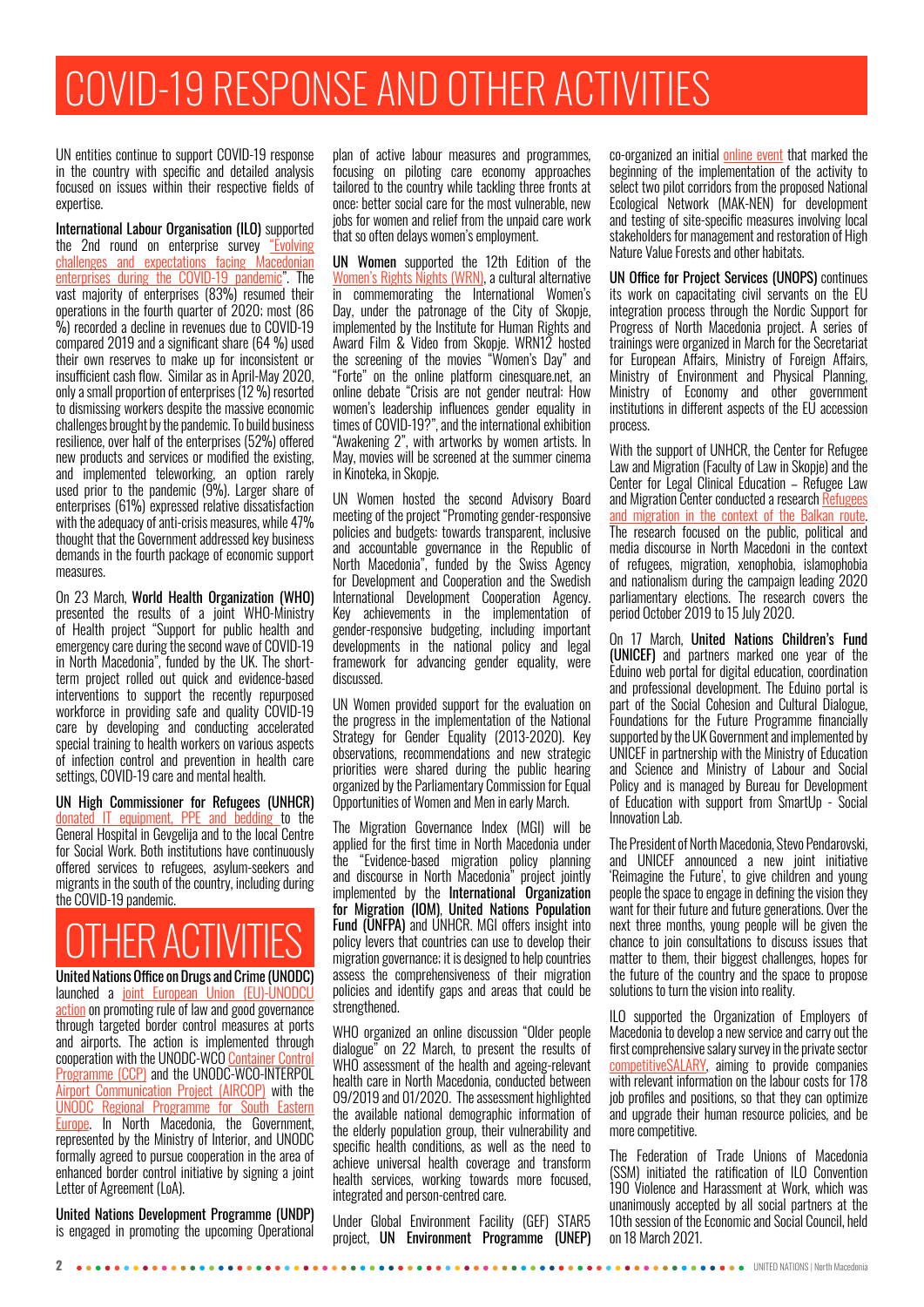## SDCF 2021-2025 Individual UN entity programmes and strategies

The North Macedonia 2021-2025 UN Sustainable Development Cooperation Framework (SDCF) is implemented through the country programme instruments of the UN development system entities that have signed the SDCF, and which are derived from the SDCF. Individual programme and strategic documents of UNHCR and UNODC are presented in detail below.



#### **UNHCR Country Programme Document**

In line with its global organizational changes, UNHCR North Macedonia has developed multiyear country strategy by using global futures and foresight methods and other novel approaches to provide innovative solutions to challenges within its mandate. UNHCR engages a diverse range of actors to contribute to sustainable development and an inclusive society, where all refugees are protected and no one is stateless.

To realize our vision, UNHCR focuses on the following strategic transformations and priorities:

1) Support anticipatory governance capabilities. Work with national and local governments, UN agencies and civil society (including academia, media, and citizens) to build anticipatory capabilities to shift to long-term, agile public policies, improve resilience and priority setting as a way to advance the protection agenda in the country. Participatory design will be utilized to support North Macedonia in generating conditions to address impending issues and their root causes.

2) Transform the public narrative about refugees by fostering change and building positive attitudes and behaviours in communities and the society. Broaden the platform of stakeholders to combat misinformation and divisive narrative. To improve the existing narrative around refugees and immigration, and drive lasting societal change, a novel approach to communications will be designed. A better understanding of refugee issues will lead to an increase in the protection space, stimulate a more favourable environment for integration and improve protection of those in need.

3) Reinforce advocacy by strategically engaging with a broad range of selected stakeholders to mobilize support, including people of concern and civil society as actors of change.

4) Support protection-sensitive entry system. Sensitize and capacitate the national counterparts to fully uphold their responsibilities for ensuring effective access to territory of persons in need of international protection. UNHCR supports the establishment of systemic registration, protection-sensitive profiling, and adequate referral of all individuals arriving in mixed-movement, to ensure no one is left behind.

5) Improve quality of asylum. Support the establishment of an asylum system fully compliant

with international standards, ensuring systemic unhindered access to asylum, fair and efficient processing of asylum claims, including substantial judicial review, free sustainable and quality legal aid, as well as adequate reception standards.

6) Support preparedness for humanitarian protection response. Support national authorities and all humanitarian and protection partners to ensure preparedness for adequate humanitarian and protection response, in case of influx of refugees/ migrants, including: regular risk analysis and monitoring, as well as development of a contingency plan, aligned to the level of risk of influx.

7) Foster solutions. Pursuing the goal of improving the asylum system, influence legislative and policy changes to generate optimal conditions for local integration of refugees and inclusion of asylum seekers, whereby they have full access to rights as per the international standards and national legislation. Protracted displacement of refugees from Kosovo should end in a dignified and sustainable manner. As a contribution to the objectives of the Global Compact on Refugees, complementary pathways would be piloted, initially in the area of education.

8) End statelessness in North Macedonia by 2024, within the framework set by the **[#IBelong Campaign](https://eur02.safelinks.protection.outlook.com/?url=https%3A%2F%2Fwww.unhcr.org%2Fibelong%2F&data=04%7C01%7CBRASHNAR%40unhcr.org%7C9ea9f97f206d4e31508608d8bc8828c3%7Ce5c37981666441348a0c6543d2af80be%7C0%7C0%7C637466640288078037%7CUnknown%7CTWFpbGZsb3d8eyJWIjoiMC4wLjAwMDAiLCJQIjoiV2luMzIiLCJBTiI6Ik1haWwiLCJXVCI6Mn0%3D%7C1000&sdata=L7NLaIXmRdeghRP%2FtiVsHacaMWPrev2y66%2FM7dmgTDU%3D&reserved=0)** and support North Macedonia in this ambition.



#### **UNODC strategy 2021-2025**

On 18 February 2021, the UNODC Executive Director formally launched the new [UNODC Strategy 2021-](https://www.unodc.org/unodc/en/strategy/index.html) [2025](https://www.unodc.org/unodc/en/strategy/index.html) that defines UNODC vision and will guide its work in South-Eastern Europe and globally.

The Strategy advances the central mission of UNODC – to contribute to global peace and security, human rights and development by making the world safer from drugs, crime, corruption and terrorism – and tailor UNODC support in the pandemic and beyond, while underscoring the organization's commitment to human rights, gender equality and the empowerment of women, as well as the protection of children and harnessing the transformative power of youth.

It focuses on five main thematic areas, which integrate both policy and programmatic work: (1) addressing and countering the world drug problem, (2) preventing and countering organized crime, (3) preventing and countering corruption and economic crime, (4) preventing and countering terrorism, and (5) crime prevention and criminal justice.

To tackle these challenges that have been exacerbated by the COVID-19 pandemic, UNODC relies on a wide field presence that provides regional and national knowledge, and high-quality research and analysis.

UNODC will use its strengths in bringing countries together to transfer knowledge, skills and information to address common challenges and find effective solutions at the operational, legal and political levels. Strengthened coordination and integration across UNODC will ensure that the normative, research and technical assistance work are mutually reinforcing and able to draw on each other – working to rapidly identify new trends and threats, to develop the responses that are needed to counter them and to share this knowledge and put it into practice to support Member States.

A key to its successful implementation will be the expanded use of partnerships with a broader range of stakeholders. Effective communication, internally to improve cross-fertilization across thematic areas and externally to showcase the impact of our work, will also be critical. UNODC will review and adjust its internal structures, systems and processes so that we can use the full potential of our staff to meet the rapidly evolving needs of Member States; and employ innovation, leverage new technologies and create an organizational culture that is based on trust, respect and accountability.

The Regional Programme for South Eastern Europe (RP SEE), which provides the framework for UNODC activities in the region, including North Macedonia, supports the jurisdictions of the region in their efforts against the challenges posed by organized crime and corruption. In 2020, UNODC has further strengthened its presence in and cooperation with North Macedonia under three major projects in the country and the region to address these issues:

1) Joint EU-UNODC action on promoting rule of law and good governance through targeted border control measures at ports and airports;

2) Development of a Regional Roadmap on Anti-Corruption and Illicit Finance to improve implementation of existing anti-corruption and illicit finance measures; and

3) Regional project on Criminal Justice Response against Arms Trafficking, aimed at supporting the six Western Balkan jurisdictions, including North Macedonia in strengthening their criminal justice response to firearms related criminality, particularly illicit arms trafficking.

Through these main activities, UNODC RP SEE aims to further support the national authorities in facing the global challenges in line with the priorities outlined in the UNODC strategy along with the tools to achieve results, including enhanced communication, cooperation and cross-fertilization.